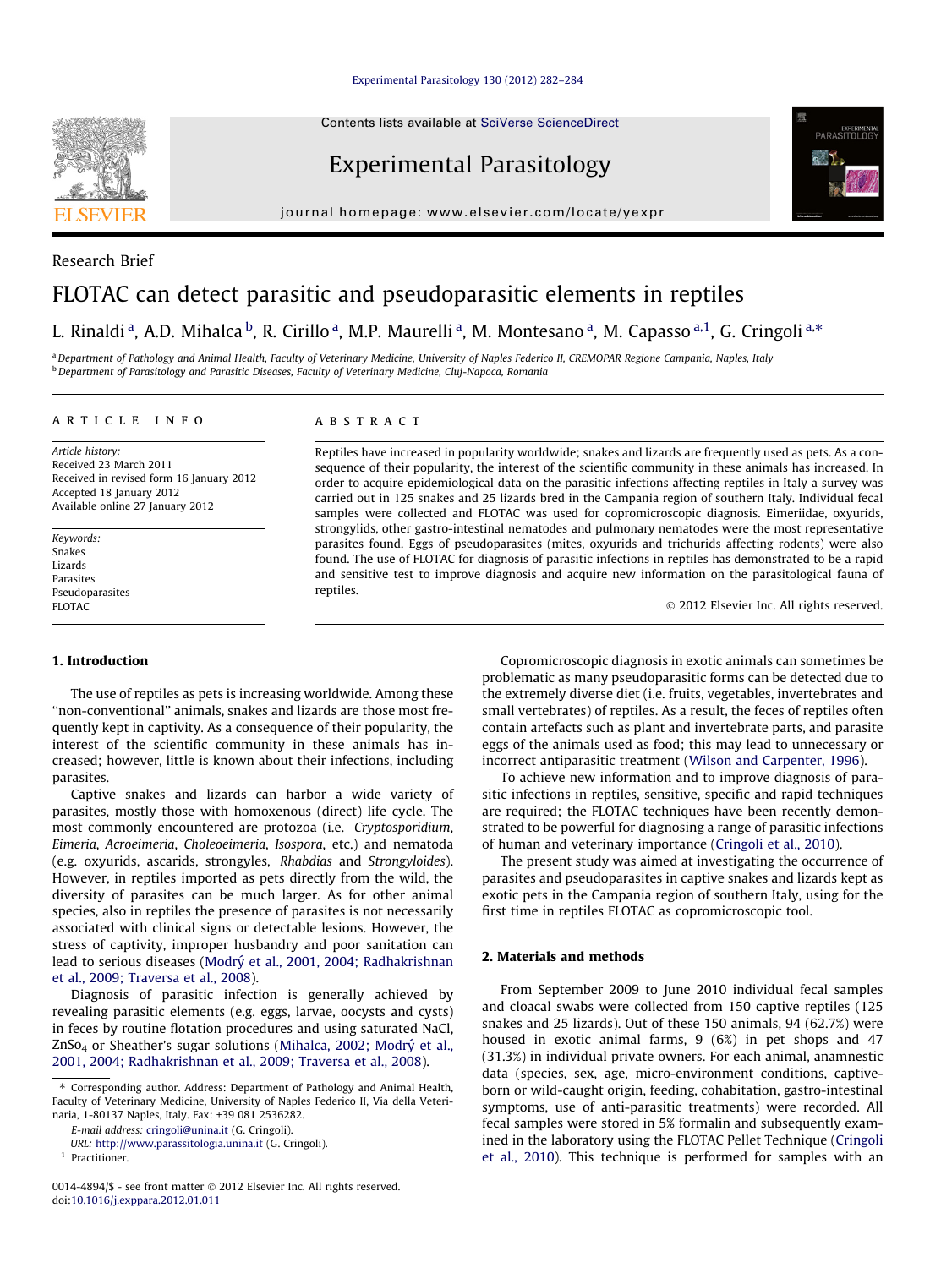unknown weight of fecal material. In these circumstances, the weight of the fecal material to be analyzed can be inferred by weighing the sediment in the tube (pellet) after filtration and centrifugation of the fecal sample.

Samples weight was evaluated and 5% formalin solution was added to reach a final volume of 20 ml; each sample was homogenized and filtered. Two 15 ml conic tubes were filled with the filtered suspension up to 6 ml and were centrifuged for 3 min at 1500 rpm (about 170g). After centrifugation the supernatant was discarded and the two pellets (sediments) were weighted. Two different flotation solutions were used to re-suspend the two pellets: FS2 (Sodium Chloride Solution) (1200 s.g.) and FS7 (Zinc Sulfate Solution) (1350 s.g.); after homogenization, each of the two suspensions was poured into the two flotation chambers of the FLO-TAC apparatus. The FLOTAC was closed and centrifuged for 5 min at 1000 rpm (about 120g); after centrifugation, the top parts of the flotation chambers was translated and each chamber was read under the microscope.

Parasitic elements (eggs, oocysts and larvae) were counted, photographed and measured using a light microscope at 20 $\times$  and 40 $\times$  magnifications (Leica DFC 490) and identified in accordance with the guidelines reported in literature ([Schneller and Pantchev,](#page-2-0) [2008](#page-2-0)).

## 3. Results

All the 150 reptiles of this study were asymptomatic and had not received any antiparasitic treatment. Snakes diet included rodents, chickens and rabbits; lizards were fed mainly with vegetables and arthropods.

Out of the 150 samples examined, 66 (44.0%; 95% CI = 36.0– 52.3%) showed the presence of parasitic elements (eggs, oocysts, larvae), specifically 16 (64%; 95% CI = 42.6–81.3%) out of the 25 lizard examined and 50 (40%; 95% CI = 31.5–49.2%) of the snakes examined (Tables 1 and 2).

Among the positive samples, multiple parasitic infections were found in 5 (31.2%; 95% CI = 12.1–58.5%) of the 16 lizards and 10 (20%; 95% CI = 10.5–34.1%) of the 50 snakes tested.

The most frequent parasites were: oxyurids, Rhabdias, Kalicephalus, Capillaria and Eimeriidae (Figs. 1 and 2). Pseudoparasites were also detected by FLOTAC. Specifically, eggs of Myocoptes musculinus, Trichuris muris, Hymenolepis nana, Aspiculuris tetraptera and Syphacia obvelta were found in 49 (39.2%; 95% CI = 30.7–48.4%) of

Snake genera examined and positivity to parasites and pseudoparasites.

| Snake genus    | $N^{\circ}$ examined     | Parasites                |          | Pseudoparasites      |          |
|----------------|--------------------------|--------------------------|----------|----------------------|----------|
|                |                          | $N^{\circ}$ positive     | %        | $N^{\circ}$ positive | %        |
| Boa            | 40                       | 16                       | 40.0     | 9                    | 22.5     |
| Python         | 30                       | 13                       | 43.3     | 10                   | 33.3     |
| Elaphe         | 25                       | 13                       | 52.0     | 16                   | 64.0     |
| Lampropeltis   | 8                        | 1                        | 12.5     | 8                    | 100      |
| Morelia        | 4                        | 2                        | 50.0     | $\Omega$             | 0        |
| Aspidites      | 4                        |                          | 25.0     | 2                    | 50.0     |
| Acanthophis    | 2                        | o                        | 0        | O                    | 0        |
| Crotalus       | $\overline{\mathcal{L}}$ | $\overline{\mathcal{L}}$ | 100      | $\mathcal{L}$        | 100      |
| Drymarcon      | 2                        | O                        | $\Omega$ | n                    | $\Omega$ |
| Lichanura      | 2                        | 2                        | 100      | 2                    | 100      |
| Bogertophis    |                          | n                        | $\Omega$ | n                    | O        |
| Gonyosoma      |                          | o                        | $\Omega$ | o                    | O        |
| Hydrodynastes  |                          | O                        | $\Omega$ | n                    | O        |
| Lamprophis     |                          | O                        | $\Omega$ | n                    | o        |
| Oreocryptophis |                          | $\Omega$                 | $\Omega$ | U                    | n        |
| Rhyncophis     |                          | n                        | $\Omega$ | n                    | n        |
| Total          | 125                      | 50                       | 40.0     | 49                   | 39.2     |

Table 2

Lizard genera examined and positivity to parasites and pseudoparasites.

| Lizard genus      | $N^{\circ}$ examined | Parasites            |      | Pseudoparasites      |      |
|-------------------|----------------------|----------------------|------|----------------------|------|
|                   |                      | $N^{\circ}$ positive | %    | $N^{\circ}$ positive | %    |
| Pogona            | հ                    | 5                    | 83.3 | $\Omega$             | O    |
| Iguana            | 5                    |                      | 40.0 |                      | 20.0 |
| Eublepharis       |                      | 2                    | 66.7 |                      | 33.3 |
| Chamaleo          | 3                    |                      | 33.3 | U                    | n    |
| Clamidiosaurus    | っ                    | 2                    | 100  | 0                    | o    |
| <b>Basiliscus</b> | っ                    | 2                    | 100  | U                    |      |
| Phelsuma          |                      |                      | 100  |                      | 100  |
| Physignatus       |                      |                      | o    |                      |      |
| Tupinambis        |                      | O                    | O    | O                    |      |
| Zoonosaurus       |                      |                      | 100  | 0                    |      |
| Total             | 25                   | 16                   | 64.0 | ς                    | 12.0 |

the 125 snakes tested and eggs of mites were found in 3 (12%; 95% CI = 3.2–32.3%) of the 25 lizard examined.

#### 4. Discussion

The present study represents the first survey on the parasitic fauna of lizards in Italy and of snakes in the Campania region. Data of the nematode fauna of Boidae snakes in central Italy was previously reported by [Seghetti and Traversa \(2007\)](#page-2-0). In addition, in the



Fig. 1. Prevalence of parasitic and pseudoparasitic elements found in snakes ( $n = 125$ ) bred in the Campania region (southern Italy).